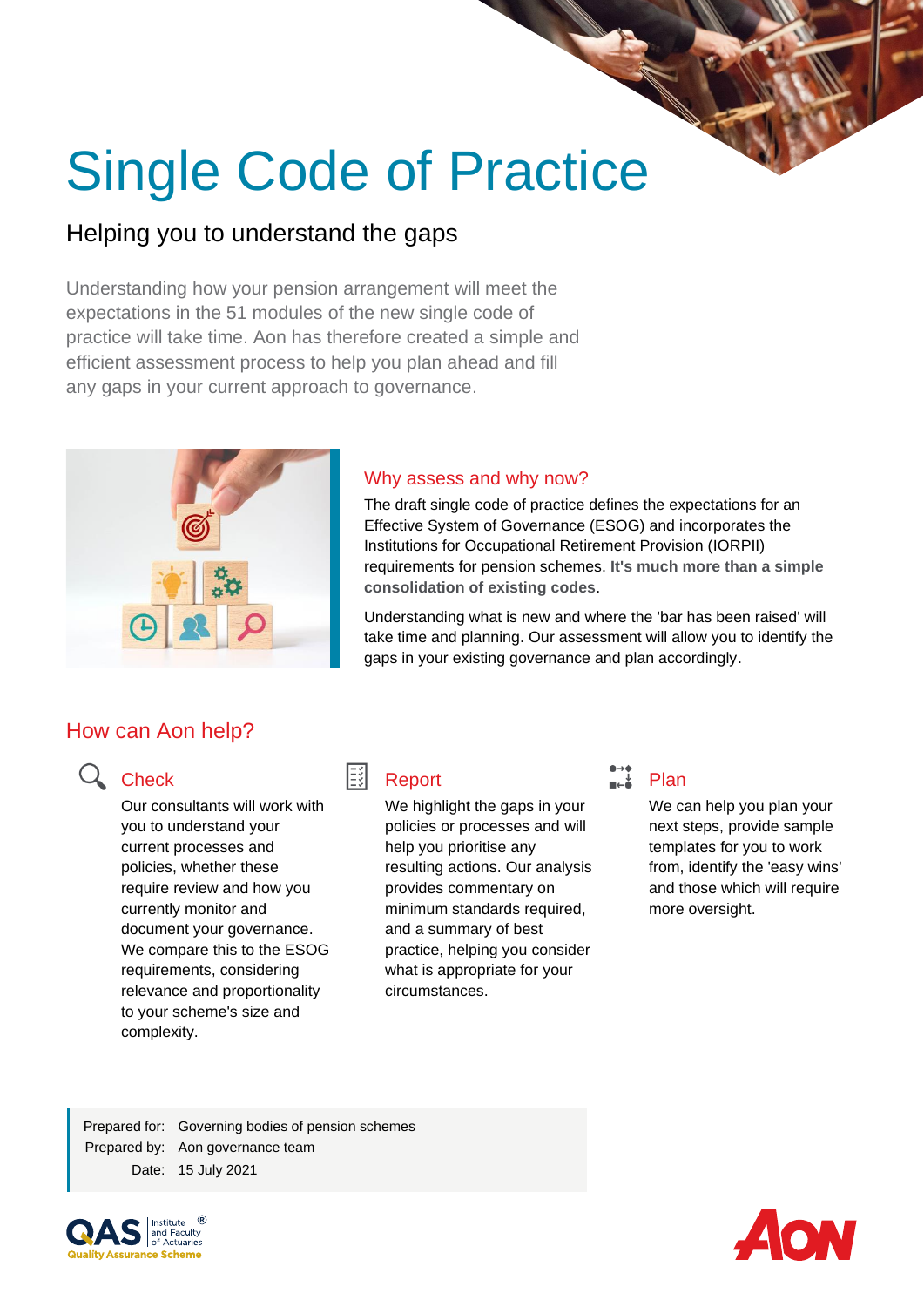# How does our assessment help?

We have invested significant time to understand the requirements in the Single Code of Practice. Using our knowledge and experience allows you to focus on the relevant actions for your circumstances. We will report against all of the modules in the code section by section. Each module is rated, by comparing your current practice to the Regulator's expectations, giving you the opportunity to prioritise actions and plan your next steps.



**Meeting requirements**

Many areas already have effective governance. The report will identify these so you can continue with business as usual.



**Partially meeting requirements** You need to make adjustment or supplement your governance. The report will provide recommended actions to consider.



### **Not meeting requirements**

We will aim to be pragmatic and will prioritise the key actions for you to focus on. Our report sets out the recommended actions to consider.

# What's in the report?

## Breaking it down

We can look at the entire code, but we expect most governing bodies will want to break it into sections and tackle one area at a time.

## At a glance..

Each section includes a dashboard, highlighting overall ratings for modules in the section.

## **Summary**

A summary of policies and other documentation is also provided, helping you track reviews and missing items.

|                                                         |              | Key                    |                                                                                     |                                              |  |
|---------------------------------------------------------|--------------|------------------------|-------------------------------------------------------------------------------------|----------------------------------------------|--|
|                                                         |              |                        | In date and meets expectations<br>Consider review<br>Does not exist consider action |                                              |  |
|                                                         |              |                        |                                                                                     |                                              |  |
|                                                         |              |                        |                                                                                     |                                              |  |
| Policy name                                             | <b>SAGUI</b> | Last receive date      | <b>South Advisory Ander</b>                                                         | <b><i><u><u>Related</u></u></i></b> would do |  |
| Recruitment action 7000 £14                             |              | <b><i>BARNINGS</i></b> | <b>INVESTIGA</b>                                                                    | TON FLA                                      |  |
| MAT Poly 1080H                                          |              | <b>NGAVING</b>         | <b><i>INVESTIGATION</i></b>                                                         | <b>TORATA</b>                                |  |
| Decretora designtors and decisions policy TDB 800       |              | <b>BARBINEY</b>        | 01/06/002                                                                           | 709.000                                      |  |
| Decision adjourned COS                                  |              | 01/03/2021             | grutogope                                                                           | T08 006                                      |  |
| Remuneration patton TDB 216                             |              | nes.                   | <b><i>ASSIMING</i></b>                                                              | <b>WORK FILE</b>                             |  |
| Provider appointment pullicy TORES3                     |              | <b>BARGERYS</b>        | <b>INVESTIGATION</b>                                                                | <b>TOM END</b>                               |  |
| Provider review policy TGB 018                          |              | <b>SAL</b>             | <b>GMONDOCO</b>                                                                     | TOM CAS                                      |  |
| Data hyperb extry 7026 001                              |              | nes.                   | <b><i>ASSESSMENT</i></b>                                                            | Wings area.                                  |  |
| Continuity policy (including seniors providers) 708-231 |              | <b>BARQUESTS</b>       | <b><i>INVESTIGATION</i></b>                                                         | <b>WORK BAN</b>                              |  |
| Conficts of Interest policy TGB ESI                     |              | <b>EMISSION</b>        | <b>SMADES</b>                                                                       | TOM COR                                      |  |

## In detail

Each module is also covered in detail. Helping you understand what the Regulator expects.



| Governance at a glance                                             |                                                                                            |                                                                                                         |
|--------------------------------------------------------------------|--------------------------------------------------------------------------------------------|---------------------------------------------------------------------------------------------------------|
| Role of the Governing body                                         | <b>Role of the chair</b>                                                                   | Warking knowledge of Permicra                                                                           |
| <b>Generally meets</b><br>expectations                             | <b>Generally meets</b><br>espectations                                                     | Generally meets<br>emartetives.                                                                         |
| Wince action could be considered with                              | Minor within blabt be considered                                                           | Review of Assuments recommended one cape 9                                                              |
| Recruiting to the governing body                                   | Meetings and decision reaking                                                              | Gevernmen of knowledge                                                                                  |
| Partially meeting<br>conscitations                                 | Partially meeting<br>expectations                                                          | <b>Partially meeting</b><br>experience                                                                  |
| There are some organ where standinged action<br><b>Manufacture</b> | There are multiple minor actions which<br>appropriately and aftered the improved art-      | There are multiple minor antium which<br>purpose of and should be insuranced                            |
| Member-nominated Trustee applis                                    | Remuneration policy                                                                        | Rublina / espezialism knowledge                                                                         |
| Gasarally maats<br>expectations                                    | Generally relesing<br>expectations                                                         | <b>Partially meeting</b><br>expectations                                                                |
| No action remined                                                  | This is a new grountation for covariate borday.<br>to consider summerly no order in above. | Although The envertisis high has annual envel<br>resident autonomial region associations. In<br>CORPORA |

| ٠           | The Governing body - Knowledge and<br>understanding                                                                                                    |                                                        |
|-------------|--------------------------------------------------------------------------------------------------------------------------------------------------------|--------------------------------------------------------|
| ۰<br>-      | Working knowledge of pensions - TGB 017<br>Questions considered                                                                                        | T08 417<br>Meeting                                     |
| -           |                                                                                                                                                        | expectat<br>Controls in class                          |
| -           | - Does the acheree maintain a lot of items that Trustees should all be familiar with? If ag.<br>is this requirery reviewed?                            | prescriptions had<br>see page 2                        |
| J<br>۰      | . Note - all finants will need to review insining plans to ensure that hey dome.<br>Jehere minnerd Alphilphind in the Single Moduler Code are covered. | Regulatory of                                          |
| ۰           |                                                                                                                                                        | <b>Industries docume</b><br><b>BULINET BUSIN</b>       |
| ۰<br>۰<br>- |                                                                                                                                                        | Essences de base<br>ma's.                              |
| ۰           |                                                                                                                                                        | Legal require                                          |
| ۰<br>۰      |                                                                                                                                                        | The Services Ave                                       |
| -           |                                                                                                                                                        | Tradess should<br>Familyn william<br>scherie specifici |
| I           |                                                                                                                                                        | <b>European Pike</b>                                   |
| N           | State for Ada-Plane 2417 Shale cale of Politike                                                                                                        |                                                        |
|             |                                                                                                                                                        |                                                        |